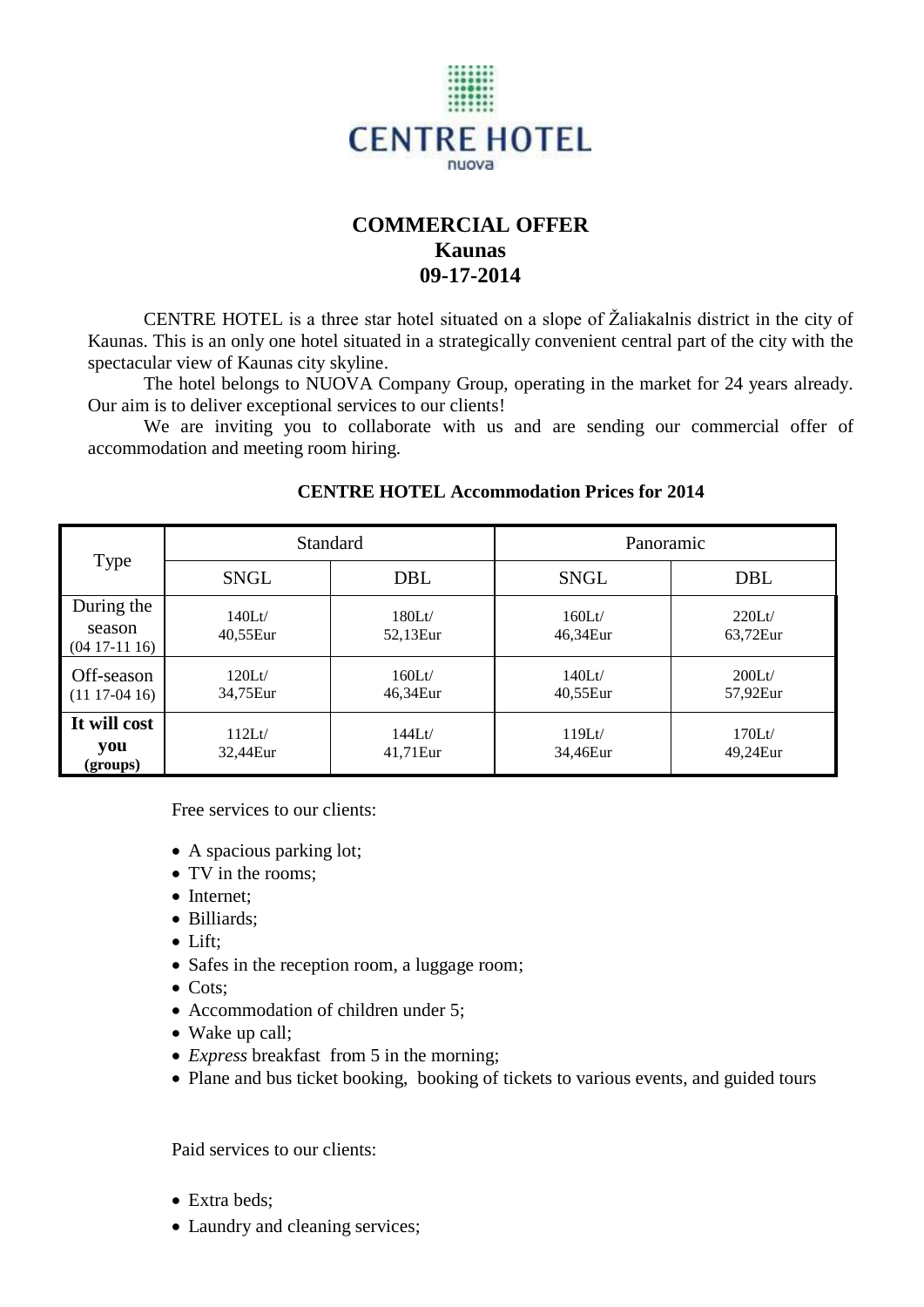- Room for negotiations;
- Computer rental;
- Souvenirs;
- Guest transportation to or from the airport or any other agreed location;
- Car rental.

|                            | Base prices                         |                | Prices under agreement              |                |
|----------------------------|-------------------------------------|----------------|-------------------------------------|----------------|
|                            | Up to $3 \text{ hrs}$<br>for 1 hour | One extra hour | Up to $3 \text{ hrs}$<br>for 1 hour | One extra hour |
| Meeting room $(1st$ floor) | 70Lt/20,27Eur                       | 50Lt/14,48Eur  | 50Lt/14,48Eur                       | 40Lt/11,58Eur  |
| Meeting room $(5th floor)$ | 70Lt/20,27Eur                       | 50Lt/14,48Eur  | 50Lt/14,48Eur                       | 40Lt/11,58Eur  |

# **CENTRE HOTEL Meeting Room Hire Prices for 2014**

## **Meeting Room Facilities and Services:**

- Screen;
- Pens;
- Writing board;
- Wireless internet;
- Printing and Coppying;
- Multimedia and computer rental;
- Free parking on the parking lot of the Hotel.

#### **Seating Arrangements Available:**

- Theatre style  $-50$  participants;
- Classroom style  $-30$  participants;
- Round table style  $-30$  participants;
- $\bullet$  U-style 30 participants.
- $\bullet$  Banquet 20 participants.